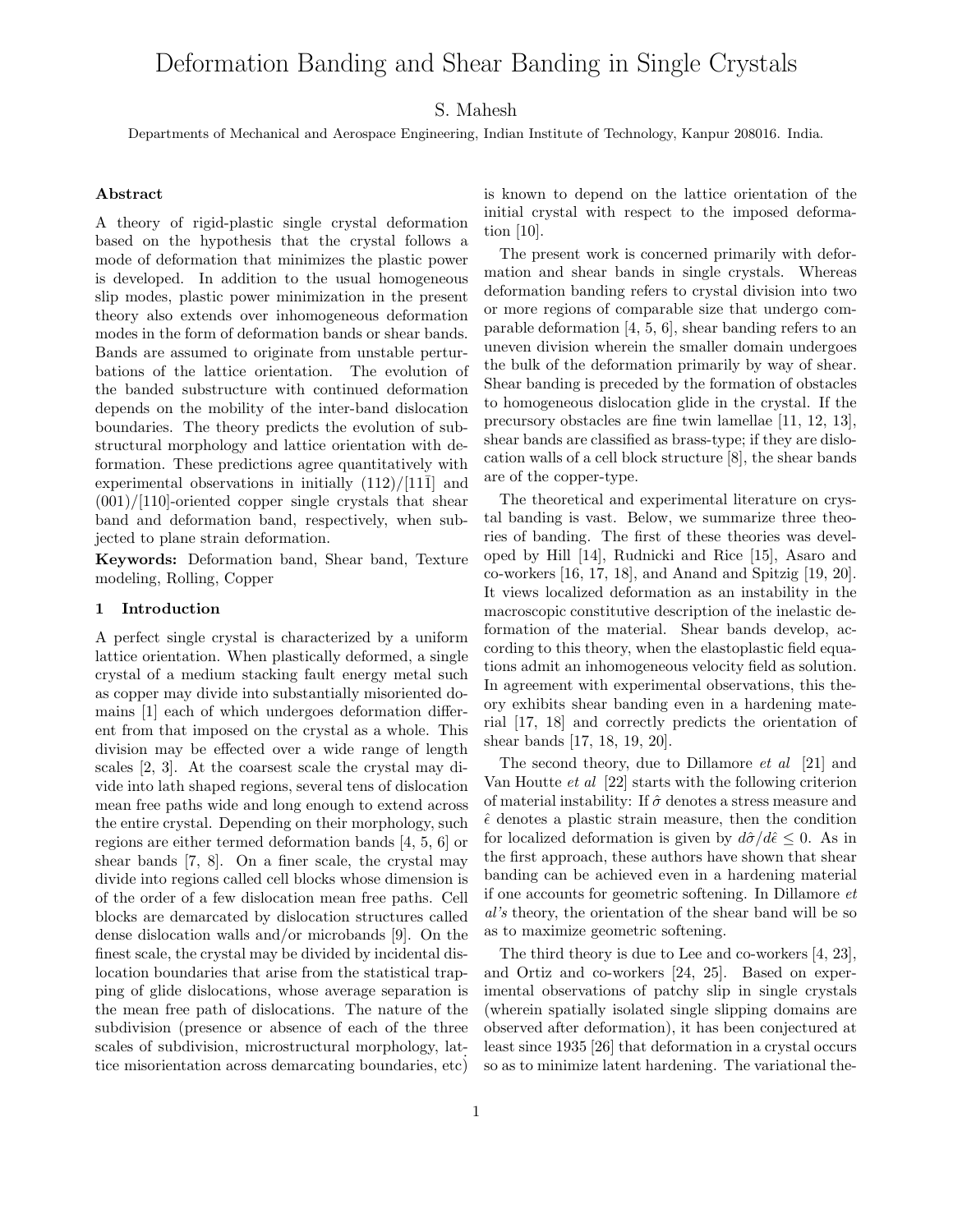ory of Ortiz and Repetto [24] develops this conjecture by choosing the mode of crystal deformation (including banding) that minimizes the work of plastic deformation. This criterion causes crystal banding because plastic work can be reduced by lowering latent hardening, which in turn can be reduced if multi-slip activity in a homogeneously deforming crystal is replaced with single slip activity within spatially isolated bands. Thus, latent hardening of slip systems is necessary for banding in this theory.

The first theory above [14, 15, 17, 18, 19, 20] is predicated on a macroscopic stability criterion, and the second theory [21, 22] is based on plastic power minimization and maximum geometric softening criteria. These theories therefore neither account for, nor predict aspects of the microstructural phenomena of banding. The third theory [24, 25] does account for the energy stored between bands in the form of geometrically necessary dislocations, and includes it in the plastic work minimized during the overall deformation. However, this theory too leaves the causative physical phenomena of banding unaccounted for, because its variational banding hypothesis (minimizing plastic work over the entire deformation history) links band formation at any instant to deformation after that instant as well.

The present theory of crystal banding differs fundamentally from the above theories in that it aims to describe the microstructural phenomena of banding. Our motivation thus most closely parallels that behind the experimental work of Korbel, Embury and coworkers  $[27, 28, 29]$ . Following Mahesh and Tomé  $[30]$ , we hypothesize that banding is initiated stochastically from small perturbations in lattice orientation. These perturbations lead to small perturbations in the local deformation field, which may unstably grow the lattice perturbation provided (1) the inhomogeneous deformation dissipates less plastic power than the homogeneous deformation, and (2) the crystal is orientationally unstable (defined in Sec. 2.4) in the favored inhomogeneous deformation mode given by (1). Condition (1) is based on an extension of the well established Taylor postulate [31] due to Chin and Wonsiewicz [32]. Banding or otherwise at any instant is predicted by the above criterion using only the state of the crystal and the imposed deformation rate at that instant. These determine the instantaneous plastic power of deformation. We also hypothesize that a banded crystal deforms so as to minimize plastic power with continued deformation. Based on conditions (1) and (2) above, the present theory predicts (possibly inhomogeneous) crystal deformation that maximizes geometric softening, and reduces latent hardening, which are fundamental assumptions of the previous theories. Also, the present theory applies to both deformation and shear banding, predicts banded substructure morphology and misorientation evolution, and gives detailed insight into the accompanying substructural transitions.

The plan of this paper is as follows. Section 2 details the present theory. Section 3 introduces the phenomenology needed to represent the substructural state. Section 4 compares the present predictions with experimental results from the literature of two well-studied copper crystals under rolling deformation.

## 2 Theory of Banding

## 2.1 Constitutive Law

The crystal is modeled as a rigid-plastic material deforming according to the visco-plastic constitutive law: If  $\dot{\epsilon}$  denotes the strain rate in a crystal or band whose S slip systems indexed by s have unit normals  $n<sup>s</sup>$  and unit Burgers vectors  $b^s$  the crystal constitutive response is taken to follow [35, 36]

$$
\dot{\boldsymbol{\epsilon}} = \sum_{s=1}^{S} m^s \left| \frac{\boldsymbol{\sigma} : m^s}{\tau^s} \right|^n \text{sign}(\boldsymbol{\sigma} : m^s), \tag{1}
$$

where  $\sigma$  is the Cauchy stress,  $\tau^s$  is the critical resolved shear stress of slip system  $s$ ,  $n$  is the reciprocal rate sensitivity, and the Schmid tensor  $\mathbf{m}^s$  of slip system s is given by

$$
\boldsymbol{m}^s = (\boldsymbol{n}^s \otimes \boldsymbol{b}^s + \boldsymbol{b}^s \otimes \boldsymbol{n}^s)/2, \ s = 1, \ldots, S.
$$
 (2)

Taking the slip rate  $\dot{\gamma}^s$  in slip system s

$$
\dot{\gamma}^s = \left| \frac{\boldsymbol{\sigma} : \boldsymbol{m}^s}{\tau^s} \right|^n \text{sign}(\boldsymbol{\sigma} : \boldsymbol{m}^s),\tag{3}
$$

we may express Eq. (1) in the form  $\dot{\epsilon} = \sum_s \dot{\gamma}^s \mathbf{m}^s$ .

# 2.2 Plastic Power of a Banded Crystal

Consider a crystal divided into two types of (not necessarily contiguous [23, Fig. 10]) domains called bands with volume fractions  $0 \leq w^{(1)} \leq 1$ , and  $w^{(2)} = 1 - w^{(1)}$ . Let the uniform lattice orientation of the bands be specified by orthonormal tensors  $g^{(1)}$ , and  $g^{(2)}$  that quantify the rotation to be imparted to bring the sample and lattice coordinate systems into coincidence in each band. Let the critical resolved shear stress in slip system s of band i be  $\tau^{s,(i)}$ ,  $i = 1, 2$ .  $(g^{(1)}, g^{(2)})$ completely determine the Schmid tensors  $\mathbf{m}^{s,(1)}$ , and  $\mathbf{m}^{s,(2)}, s=1,\ldots,S$  in the bands. So if the bands are known to deform with strain rates  $\dot{\epsilon}^{(1)}$ , and  $\dot{\epsilon}^{(2)}$ , and have known critical resolved shear stress  $(\tau^{s,(1)}, \tau^{s,(2)}),$ their respective Cauchy stress,  $\sigma^{(1)}$  and  $\sigma^{(2)}$  are determined by Eq. (1). The plastic power of deformation of the banded crystal is defined as

$$
\dot{W}^{\text{def}}(w^{(1)}, w^{(2)}, \dot{\epsilon}^{(1)}, \dot{\epsilon}^{(2)}, g^{(1)}, g^{(2)})
$$
\n
$$
= w^{(1)} \dot{\epsilon}^{(1)} : \sigma^{(1)} + w^{(2)} \dot{\epsilon}^{(2)} : \sigma^{(2)}.
$$
\n(4)

In discussing banding in the rest of Sec. 2.2 and Sec. 2.3 we assume that the s-th critical resolved shear stress in both bands is equal, i.e.,  $\tau^{s,(1)} = \tau^{s,(2)}$ , for all s. Homogeneous deformation of the crystal corresponds to  $\dot{\boldsymbol{\epsilon}}^{(1)} = \dot{\boldsymbol{\epsilon}}^{(2)}, \, \boldsymbol{g}^{(1)} = \boldsymbol{g}^{(2)}, \, \text{and} \, \, \boldsymbol{\sigma}^{(1)} = \boldsymbol{\sigma}^{(2)}.$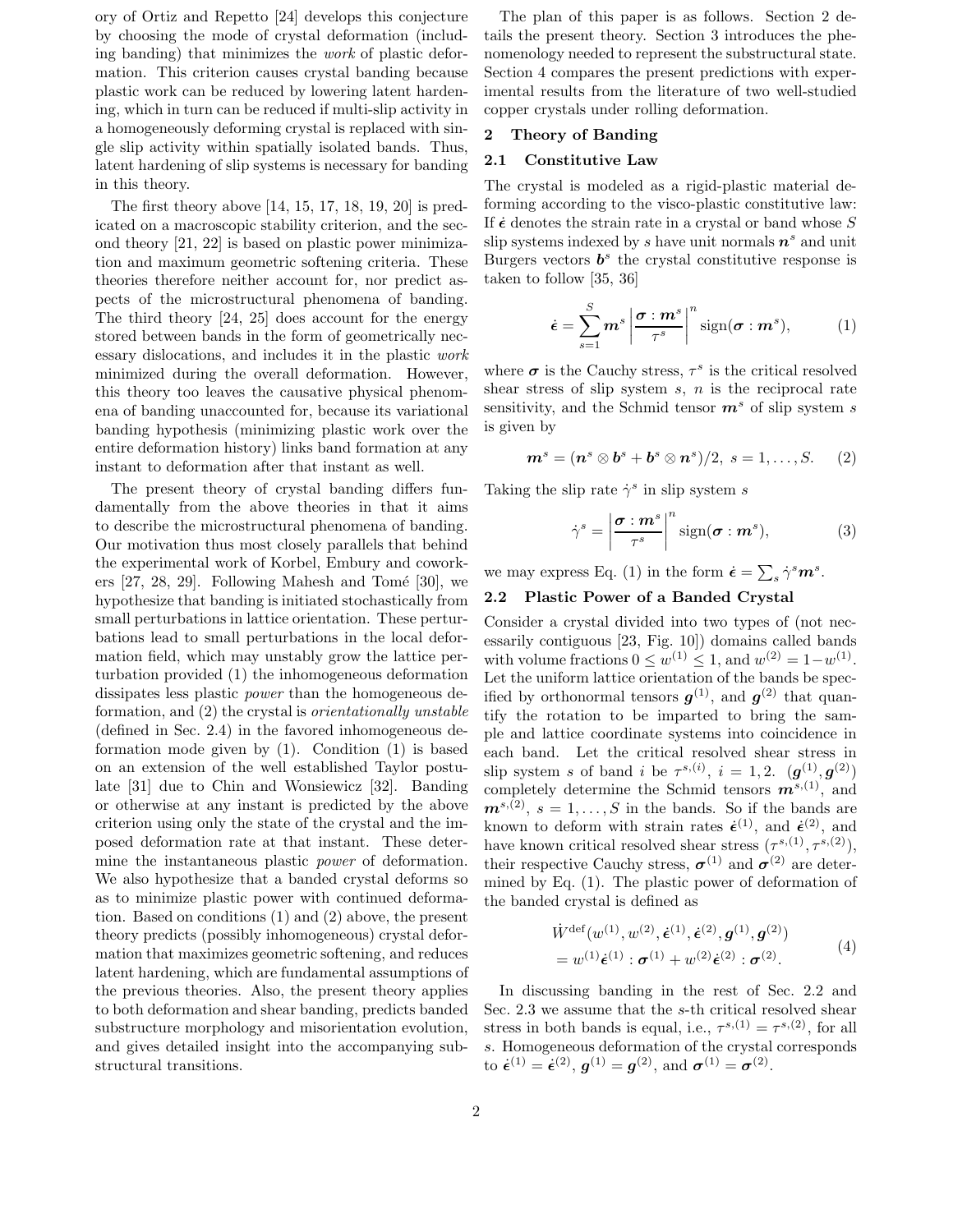Let us first consider a banded crystal with  $g = g^{(1)} =$  $g^{(2)}$ , whose bands are subjected to strain-rates  $\dot{\epsilon}^{(1)}$  and  $\dot{\epsilon}^{(2)}$  that satisfy

$$
w^{(1)}\dot{\epsilon}^{(1)} + w^{(2)}\dot{\epsilon}^{(2)} = \bar{\dot{\epsilon}},\tag{5}
$$

where  $\bar{\mathbf{\epsilon}}$  denotes the overall strain rate imposed on the crystal. The following inequality then follows from the convexity of  $\dot{W}^{\text{def}}$  [24]:

$$
\dot{W}^{\text{def}}(w^{(1)}, w^{(2)}, \dot{\epsilon}^{(1)}, \dot{\epsilon}^{(2)}, g, g) \geq
$$
\n
$$
\dot{W}^{\text{def}}(w^{(1)}, w^{(2)}, \bar{\epsilon}, \bar{\epsilon}, g, g). \tag{6}
$$

Thus, of all inhomogeneous deformations capable of accommodating the deformation imposed on the crystal according to Eq. (5), it is the homogeneous deformation mode that minimizes the plastic power. Eq. (6) effectively precludes satisfaction of the Chin and Wonsierwicz [32] necessary condition for banding. Expressed in terms of deformation rates, this condition requires the power of banded deformation to be smaller than that of homogeneous deformation, i.e.,

$$
\dot{W}^{\text{def}}(w^{(1)}, w^{(2)}, \dot{\epsilon}^{(1)}, \dot{\epsilon}^{(2)}, g, g) + \dot{W}^{\text{acc}} \leq \dot{W}^{\text{def}}(w^{(1)}, w^{(2)}, \bar{\epsilon}, \bar{\epsilon}, g, g), \tag{7}
$$

where the power  $\dot{W}^{\text{acc}} \geq 0$  is associated with accommodation of incompatibility between the bands and between the crystal and its surroundings.

#### 2.3 Lattice Orientation Perturbation

Crystals however do exhibit small variations in lattice orientation. Even in an initially perfect crystal, these lattice orientation perturbations are caused by incidental dislocation boundaries (IDBs) generated during plastic deformation. Hughes et al [38] have observed that the misorientation vector across IDBs is uniformly distributed over the unit sphere, that the average misorientation angle  $\langle \omega \rangle$  scales with von Mises strain  $\epsilon_{vM}$ as

$$
\langle \omega \rangle = \langle k \rangle \sqrt{\epsilon_{\rm vM}},\tag{8}
$$

and that the maximum misorientation angle is  $r = 3$  to 5 times  $\langle \omega \rangle$ . They find  $\langle k \rangle \approx 1^{\circ}$  for aluminum. The small lattice orientation perturbation induced by IDBs suffices to break the convexity of  $\dot{W}^{\text{def}}$  in Eq. (6). For an imperfect crystal  $(g^{(1)} \neq g^{(2)})$  the Chin-Wonsiewicz condition suggests the following non-degenerate minimization problem to determine the deformation state:

$$
\dot{W}_{*}^{\text{def}} = \min_{\mathscr{C}_{*}} \dot{W}^{\text{def}}(w^{(1)}, w^{(2)}, \dot{\epsilon}^{(1)}, \dot{\epsilon}^{(2)}, g^{(1)}, g^{(2)}), \quad (9)
$$

where minimization is subject to the constraints  $\mathscr{C}_*$  that (i)  $0 \leq w^{(1)} \leq 1, w^{(1)} + w^{(2)} = 1$ , (ii) Eq. (5) holds, (iii) if  $g$  denotes the average lattice rotation tensor of the crystal,  $[\boldsymbol{g}^{(1)}]^{-1}\boldsymbol{g}$  and  $[\boldsymbol{g}^{(2)}]^{-1}\boldsymbol{g}$  correspond to a rotation of  $-\omega w^{(2)}$  and  $\omega w^{(1)}$  about some unit misorientation vector  $\hat{\boldsymbol{m}}$ , respectively, (iv)  $0 \leq \omega \leq r \langle \omega \rangle$ , and (v)

$$
[\dot{\boldsymbol{\epsilon}}] = \dot{\boldsymbol{\epsilon}}^{(2)} - \dot{\boldsymbol{\epsilon}}^{(1)} = (\boldsymbol{\lambda} \otimes \boldsymbol{\nu} + \boldsymbol{\nu} \otimes \boldsymbol{\lambda})/2 \qquad (10)
$$

for some  $\lambda$  and  $\nu$ . Eq. (10) is necessary to ensure deformation compatibility across the interface between bands with normal  $\nu$  [39]. Eq. (10) implies that  $\lambda =$  $2[\dot{\epsilon}]\nu - ([\dot{\epsilon}]\nu \cdot \nu]\nu.$ 

The minimization problem in Eq. (9) is readily solved using a projected BFGS scheme [40]. Its solution yields the energetically most favorable configuration of bands. We will refer to this configuration as the *nascent* banded crystal. The Chin-Wonsiewicz condition takes the form

$$
\dot{W}^{\text{def}}(w^{(1)}, w^{(2)}, \dot{\epsilon}^{(1)}, \dot{\epsilon}^{(2)}, g^{(1)}, g^{(2)}) + \dot{W}^{\text{acc}} \leq \n\dot{W}^{\text{def}}(w^{(1)}, w^{(2)}, \bar{\epsilon}, \bar{\epsilon}, g, g),
$$
\n(11)

for a nascent banded crystal, subject to Eq. (5), and is typically satisfied because  $\dot{W}^{\text{acc}}$  is usually one or two orders of magnitude smaller than the difference between the plastic power terms [41, 30] in Eq. (11). Since not all crystal orientations have been observed to band experimentally, this suggests that Eq. (11) is a necessary, but overly permissive banding condition.

## 2.4 Lattice Orientational Stability

If  $\mathbf{L}^{(1)}$  and  $\mathbf{L}^{(2)}$  are the velocity gradients in the bands of a nascent banded crystal, compatibility across their common interface requires that [39]

$$
[\mathbf{L}] = \mathbf{L}^{(2)} - \mathbf{L}^{(1)} = \boldsymbol{\lambda} \otimes \boldsymbol{\nu}.
$$
 (12)

Eq. (10) assures us of the satisfaction of the symmetric part of this equation. To obtain the rigid spins of the bands needed for compatibility, we decompose  $\mathbf{L}^{(i)}$ ,  $i =$ 1, 2 as  $L^{(i)} = L_{ss}^{(i)} + W^{(i)}$ , where

$$
\mathbf{L}_{\rm ss}^{(i)} = \sum_{s=1}^{S} \dot{\gamma}^{s,(i)} \; \mathbf{b}^{s,(i)} \otimes \mathbf{n}^{s,(i)}, \qquad i = 1, 2, \qquad (13)
$$

denotes the velocity gradient associated only with slip activity  $\dot{\gamma}^{s,(i)}$  in each band entailing no lattice spin, and the remainder,

$$
\mathbf{W}^{(i)} = \mathbf{L}^{(i)} - \mathbf{L}_{\text{ss}}^{(i)}, \qquad i = 1, 2 \tag{14}
$$

denotes the lattice spin in each band needed to ensure compatibility according to Eq. (12). Substituting Eq.  $(14)$  in Eq.  $(12)$  we obtain

$$
(\mathbf{L}_{ss}^{(2)} + \mathbf{W}^{(2)}) - (\mathbf{L}_{ss}^{(1)} + \mathbf{W}^{(1)}) = \lambda \otimes \nu.
$$
 (15)

Additionally demanding that the average velocity gradient in the crystal equal the imposed velocity gradient,  $\bar{L}$ , we have

$$
w^{(1)}(\mathbf{L}_{ss}^{(1)} + \mathbf{W}^{(1)}) + w^{(2)}(\mathbf{L}_{ss}^{(2)} + \mathbf{W}^{(2)}) = \bar{\mathbf{L}}.
$$
 (16)

Eqs.  $(15)$  and  $(16)$  yield

$$
\boldsymbol{W}^{(1)} = \text{skew}\left\{ (\bar{\boldsymbol{L}} - \langle \boldsymbol{L}_{ss} \rangle) - w^{(2)}(\boldsymbol{\lambda} \otimes \boldsymbol{\nu} - [\boldsymbol{L}_{ss}]) \right\},
$$
  

$$
\boldsymbol{W}^{(2)} = \text{skew}\left\{ (\bar{\boldsymbol{L}} - \langle \boldsymbol{L}_{ss} \rangle) + w^{(1)}(\boldsymbol{\lambda} \otimes \boldsymbol{\nu} - [\boldsymbol{L}_{ss}]) \right\},
$$
(17)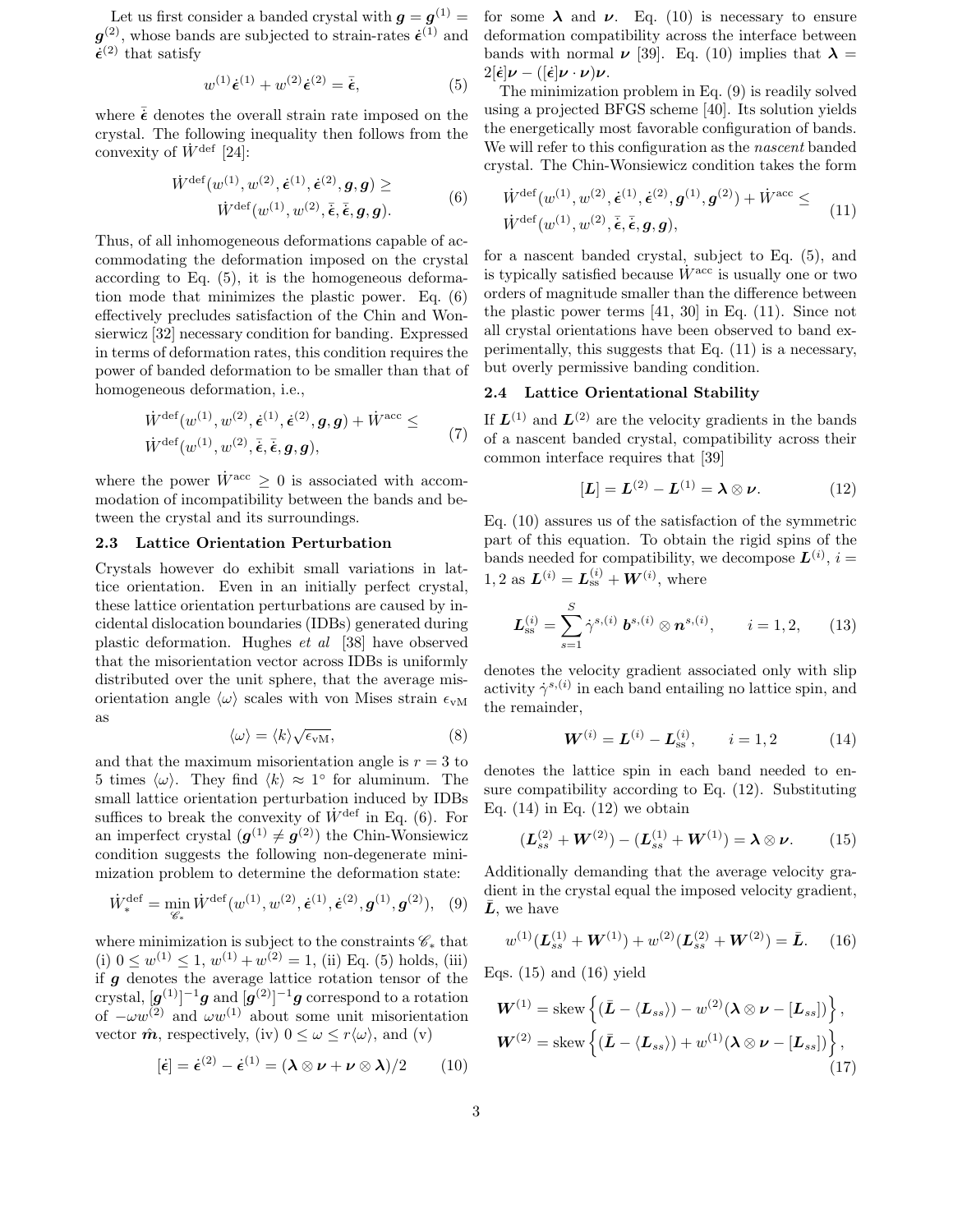for the lattice spins in the bands, where  $\langle L_{ss} \rangle$  =  $w^{(1)} L_{ss}^{(1)} + w^{(2)} L_{ss}^{(2)}, \, \text{and} \, [L_{ss}] = L_{ss}^{(2)} - L_{ss}^{(1)}.$ 

After the imposition of the lattice orientation perturbation, the misorientation between the nascent bands is  $\omega$  about the optimal unit misorientation vector  $\hat{\boldsymbol{m}}$ (Sec. 2.3). Further deformation of the crystal may increase or decrease the misorientation between the bands. We term a nascent banded crystal orientationally unstable if the lattice spins of the nascent bands during further deformation increases their misorientation. Otherwise, we term that crystal orientationally stable. Operationally, orientational instability corresponds to  $\hat{\boldsymbol{m}} \cdot [\boldsymbol{w}] > 0$ , and orientational stability to  $\hat{\boldsymbol{m}} \cdot [\boldsymbol{w}] \leq 0$ , where  $[\boldsymbol{w}]$  is the dual vector of the skew tensor  $[W] = W^{(2)} - W^{(1)}$  that denotes the relative lattice spin of the nascent bands. We regard orientational instability as a necessary condition for banding to supplement the Chin-Wonsiewicz condition. We will find in Sec. 4 that orientational instability proves to be the more stringent condition by far.

The present notion of orientational stability fundamentally differs from that of Raabe  $et \ al \ [42]$ . Whereas our definition hinges on compatibility across the interband interface of an inhomogeneously deforming nascent banded crystal, Raabe et al's definition pertains to a homogeneously deforming lattice orientation perturbed crystal. Compatibility across any inter-band boundary is automatic in their idealized crystal, and plays no role in determining orientational stability.

## 2.5 Deformation of a Banded Crystal

We consider two routes for the evolution of the banded substructure. We term the bands mobile relative to the material if material points may move across the interband boundary during deformation. Thus, band mobility is equivalent to the mobility of the dislocations constituting the inter-band boundary. Bands that are not mobile will be called immobile.

Let us first consider an immobile band that disallows material exchange with the adjacent band, and whose shape therefore must evolve with the shape of the crystal. The shape of the crystal is described by its deformation gradient, **F**. If  $\nu_b$  denotes the normal to the inter-band boundary at the instant of banding, corresponding to the crystal deformation gradient  $\mathbf{F}_b$ , the orientation of the immobile band normal  $\nu$  when the deformation gradient of the crystal is  $\boldsymbol{F}$  is given as [30]

$$
\nu = \boldsymbol{F}_b^T \boldsymbol{F}^{-T} \nu_b / \| \boldsymbol{F}_b^T \boldsymbol{F}^{-T} \nu_b \|.
$$
 (18)

Next, in the case of a mobile band we take the boundary to be oriented so as to minimize  $\dot{W}^{\text{def}}$ . The solution of the minimization problem

$$
\dot{W}_{**}^{\text{def}} = \min_{\mathcal{C}_{**}} \dot{W}^{\text{def}}(w^{(1)}, w^{(2)}, \dot{\epsilon}^{(1)}, \dot{\epsilon}^{(2)}, g^{(1)}, g^{(2)}) \tag{19}
$$

then yields the orientation of the normal to the interband boundary,  $\nu$ . In solving Eq. (19), the lattice orientations,  $g^{(1)}$ , and  $g^{(2)}$ , and band volume fractions  $w^{(1)}$ 

and  $w^{(2)}$  are held fixed. The minimization is subject to the constraints  $\mathscr{C}_{**}$  that (i) Eq. (5), and (ii) Eq. (10) hold.

We have described the evolution of  $\nu$  with continued deformation of a banded crystal. Compatible deformation across an inter-band boundary with normal  $\nu$  also demands rigid rotation of each band according to Eq. (17). Thus the misorientation across the inter-band boundary will generally vary with continued deformation.

#### 3 Hardening Model and Phenomenology

The hardening model for copper used in this work is an extension of Cuitiño and Ortiz's [43] model. It incorporates the experimental observation of Franciosi and co-workers [44, 45] that latent hardening of slip systems is anisotropic and depends on the type of interaction (coplanar interaction, junction formation, etc.) between dislocations in the active and latent slip systems. The interaction between different slip systems is described by a  $12 \times 12$  square matrix  $[A_{st}]$ . If  $\rho_t$  is the dislocation density in slip system  $t$ , the obstacle density in slip system s is taken to be  $\sum_{t} A_{st} \rho_t$ .

In Cuitiño and Ortiz's model, the obstacle density is assumed to be homogeneously distributed throughout the crystal. However, numerous TEM studies (e.g., [9, 10, 46]) have revealed that depending on the crystal orientation, dislocations may be organized in the form of parallel dislocation walls. It is expected that  $\tau^s$  in the presence of dislocation walls will significantly differ from that in the state of homogeneous obstacle distribution. To account for this, we must identify the crystal orientations that form dislocation walls.

#### 3.1 Condition for dislocation wall formation

In copper undergoing  $\langle 110 \rangle(111)$  slip, let s and s' be a pair of cross slip systems  $(\vec{b}^s = \vec{b}^{s'})$  with slip rates  $\gamma^s$ and  $\dot{\gamma}^{s'}$ . s and s' are simultaneously activated if

$$
1/c_1 \ge |\dot{\gamma}^s / \dot{\gamma}^{s'}| \ge c_1,\tag{20}
$$

where  $0 \leq c_1 \leq 1$  is a fitting parameter. Let  $\mathscr S$  be the set of all simultaneously activated cross slip systems and let the slip activity on the crystallographic plane p with normal  $n^p$  be

$$
\dot{\Gamma}_p = \sum_{\{s:s\not\in\mathscr{S},\mathbf{n}^s=\pm\mathbf{n}^p\}} |\dot{\gamma}^s|. \tag{21}
$$

If  $p^*$  and  $p^{**}$  are the slip planes with the largest and second largest  $\dot{\Gamma}_p$ , and

$$
\dot{\Gamma}_{p^*}/\dot{\Gamma}_{p^{**}} \ge c_2 > 1,
$$
\n(22)

we assume that a dislocation wall forms parallel to  $p^*$ according to the mechanism suggested by Jackson [47], wherein primary dislocations react with secondary dislocations emitted in the cross-slip system to plastically relax the stress field of the primary dislocations. Slip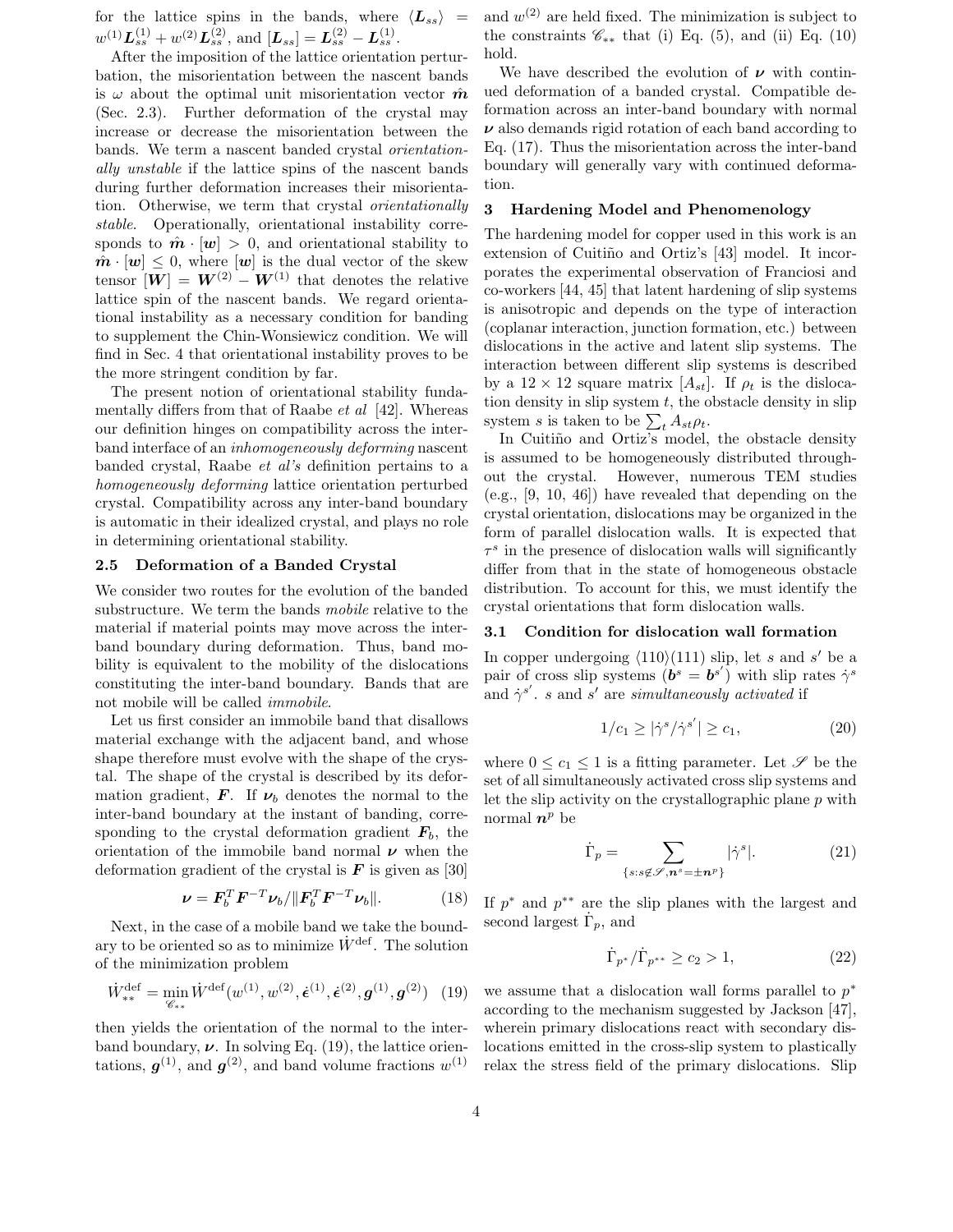| Tensile | Citation | Exptl.            |                | $\Gamma_{p^*}/\Gamma_{p^{**}}$ |
|---------|----------|-------------------|----------------|--------------------------------|
| axis    |          | substructure      | FC             | RC                             |
| [441]   | 48       | Type 1            | 2.96           | 179                            |
| [221]   | [48]     | Type 1            | $2 \cdot 10^4$ | $1.3 \cdot 10^5$               |
| [415]   | [49]     | Type 1            | 2.22           | 39                             |
| [001]   | [50]     | Type 2            | 0/0            | 0/0                            |
| [433]   | [48]     | Type 3            |                |                                |
| $[322]$ | [48]     | Type 3            |                |                                |
| [211]   | 48       | Type 3            |                |                                |
| [111]   | 50       | Type <sub>3</sub> |                |                                |

Table 1: Correlation between the experimentally observed substructure after uniaxial tension, and the calculated  $\dot{\Gamma}_{p^*}/\dot{\Gamma}_{p^{**}}$  ratio in Eq. (22) obtained from FC and RC calculations (see text).

systems  $s \in \mathscr{S}$  are not in accord with this mechanism and are therefore excluded from the computation of  $\dot{\Gamma}_p$ .

To validate the above phenomenological assumption, Table 1 lists the computed  $\dot{\Gamma}_{p^*}/\dot{\Gamma}_{p^{**}}$  under uniaxial tension in eight copper single crystals studied experimentally by Kawasaki and co-workers [48, 49, 50] assuming  $\tau^1 = \tau^2 = \cdots = \tau^{12}$  and assuming two different sets of boundary conditions representing uniaxial tension along the 1-direction: Full Constraints (FC) that imposes  $\dot{\epsilon}_{11} = 1, \ \dot{\epsilon}_{22} = \dot{\epsilon}_{33} = -0.5, \text{ and } \dot{\epsilon}_{12} = \dot{\epsilon}_{13} = \dot{\epsilon}_{23} = 0,$ and Relaxed Constraints (RC) that imposes  $\dot{\epsilon}_{11} = 1$ ,  $\sigma_{22} = \sigma_{33} = 0$ , and  $\sigma_{12} = \sigma_{13} = \sigma_{23} = 0$ . The experimentally observed substructure in each of the eight crystal orientations has been classified in column 3 following Huang [46]. Type 1 refers to substructures comprising of a single crystallographic dislocation wall, Type 2 to substructures with no walls, and Type 3 to substructures wherein two non-crystallographic walls were observed. Table 1 suggests that crystals with  $\Gamma_{p^*}/\Gamma_{p^{**}} \gg 1$  form Type 1 substructures. If  $\dot{\Gamma}_{p^*}/\dot{\Gamma}_{p^{**}} \approx 1$ , either Type 2 or Type 3 substructures form.

We account for the effect of dislocation walls on  $\tau^s$ only in Type 1 crystals since it is in them that the anisotropic hardness correction for the dislocation walls will be largest. In Type 1 crystals, we modify Franciosi's interaction matrix  $[A_{st}]$  as follows. Let  $s^*$  be a slip system in the plane  $p^*$ . We scale all  $A_{ss^*}$  by a factor  $b_1 \geq 1$ , and all  $A_{s^*t}$  by a factor  $0 < b_2 \leq 1$ .  $b_1 \geq 1$  reflects the expectation that dislocations arranged in a continuous wall can, from topological considerations, better obstruct dislocation activity in other slip systems intersecting the wall than when scattered homogeneously throughout the crystal. On the other hand,  $0 < b_2 \leq 1$ reflects the expectation that dislocations in the wall may be less likely to react with dislocations from other slip systems due to shielding by other dislocations in the wall.

#### 3.2 Thin Domains

A thin domain (e.g., a shear band) is one with at least one dimension comparable to the mean free path of dislocations. Plastic flow in thin domains may be substantially influenced by its boundaries. Here we assume such domains harden isotropically, i.e.,  $A_{st} = a^{iso}$ , for all s, t.

## 3.3 Dislocation Walls as Precursors to Shear Banding

We assume that Type 1 crystals cannot deformation band while Type 2 or 3 crystals cannot shear band. This assumption is supported by numerous experimental studies [3, 5, 8, 11, 12, 27, 28, 29, 33] wherein obstacles to homogeneous dislocation motion (dislocation walls or fine twin boundaries) have been observed before shear banding, but not before deformation banding. It reflects the physical consideration that shear bands nucleate when piled up dislocations cut-through a pre-existing obstacle structure [51], whereas deformation bands nucleate relatively unhindered by obstacles. Thus, deformation banding appears to be the energetically preferred mode of banding and shear banding a mode that is resorted to only if deformation banding is suppressed by a pre-existing obstacle substructure.

It follows that whereas the volume fractions of the nucleated deformation bands is determined by Eq. (9), those of nucleated shear bands may be determined by the pre-existing obstacle structure. Lacking quantitative information on the precise influence of the precursory obstacles on the nucleated shear band volume we fix  $w^{SB} = f_{SB}$  at shear band nucleation, where  $f_{SB}$  is a parameter, and suppress minimization in Eq. (9) over band volume fractions in Type 1 crystals.

#### 3.4 Volume fraction of bands

We assume that only the volume fraction of mobile bands (Sec. 2.5) can evolve during deformation; the volume fraction of immobile bands is fixed at the instant of banding. Since the crystal itself constitutes a closed system, band volume fractions evolve by material transfer from one band to the other. In order that this occur we deem it necessary that the band  $\ell$  losing material be orientationally unstable (Sec. 2.4) under imposed velocity gradient  $\mathbf{L}^{(\ell)}$ . If this condition is satisfied, we take the evolution rate of the band volume fraction to follow:

$$
\dot{w}^{(\ell)} = -\kappa \frac{\partial \dot{W}^{\text{def}}}{\partial w^{(\ell)}},\tag{23}
$$

where  $\dot{w}^{(\ell)} \leq 0$ ,  $\ell = 1$  or 2, and  $\kappa$  is a fitting parameter.

#### 4 Comparison with Experiments

We now calculate the substructural evolution of crystals according to Sec. 2 using the hardening model and phenomenological assumptions of Sec. 3 and compare against experimental observations of crystals subjected to rolling or to channel die compression. Throughout, the sample coordinate system coincides with the orthogonal system defined by the rolling (or extrusion), transverse and normal directions (RD-TD-ND). In this coordinate system, we model both rolling and channel-die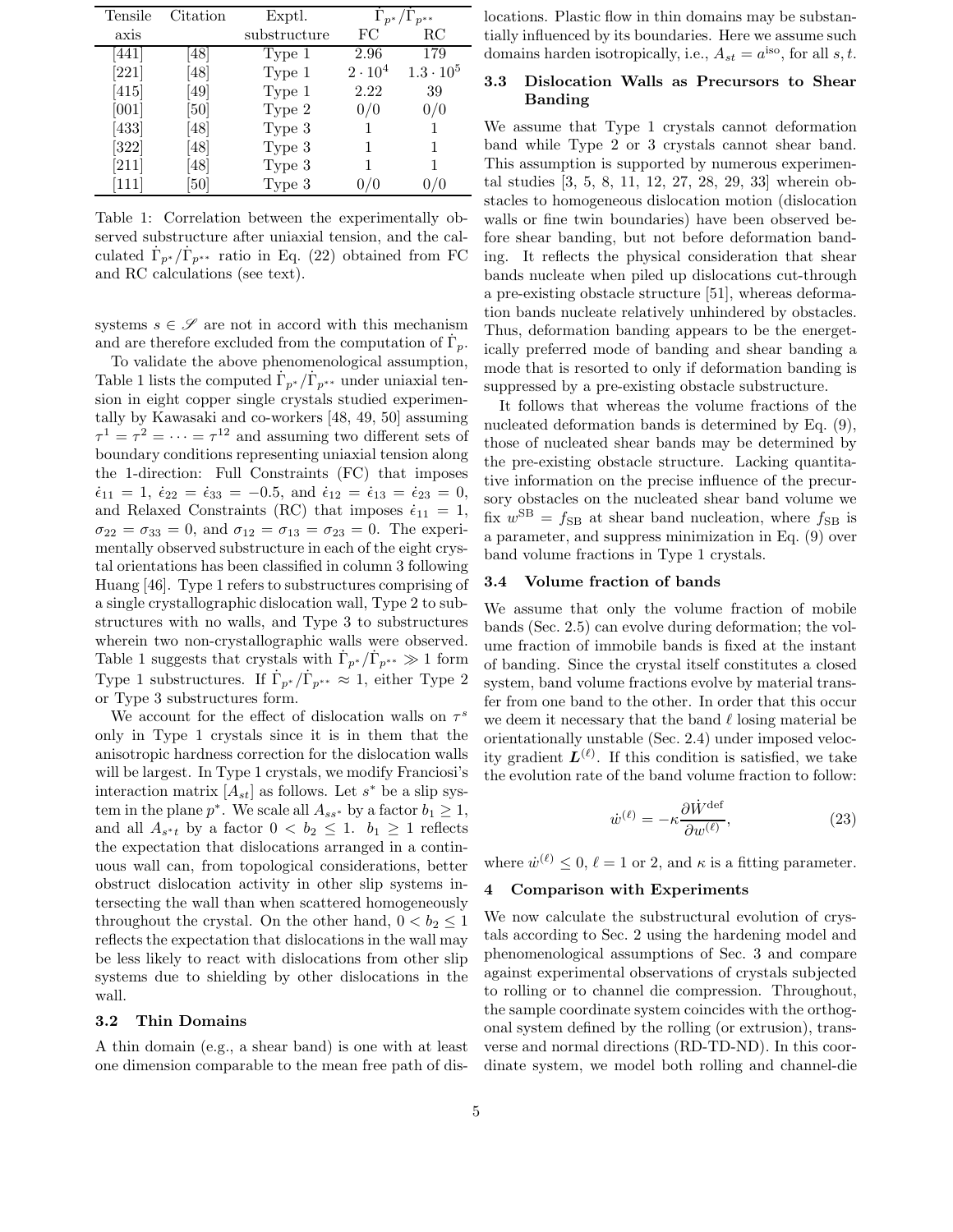| Parameter           | Reference  | Value             |  |
|---------------------|------------|-------------------|--|
| $\it{n}$            | Eq. (1)    | 20                |  |
| $c_1$               | Eq. $(20)$ | 0.7               |  |
| c <sub>2</sub>      | Eq. $(22)$ | 1.2               |  |
| $\kappa$            | Eq. $(23)$ | 0.005             |  |
| $r\langle k\rangle$ | Sec. 2.3   | $3^{\circ}$       |  |
| b <sub>1</sub>      | Sec. 3.1   | $\overline{2}$    |  |
| $b_2$               | Sec. 3.1   | 0.4               |  |
| $a^{iso}$           | Sec. 3.2   | $3 \cdot 10^{-3}$ |  |
| $f_{\rm SB}$        | Sec. 3.3   | $5\%$             |  |

Table 2: Parameters used in the present calculation. The hardening parameters for Cu in the Cuitiño-Ortiz [43] model are used without modification and are not reproduced here.

compression as plane strain deformation with velocity gradient

$$
[\bar{L}]_{\text{RD-TD-ND}} = \begin{pmatrix} 1 & 0 & 0 \\ 0 & 0 & 0 \\ 0 & 0 & -1 \end{pmatrix} . \tag{24}
$$

In all calculations only the  $\langle 110 \rangle(111)$  slip mode is considered. Schmid-Boas notation [24] is used to identify individual slip systems.

For purpose of calculation, the imposed deformation is divided into multiple steps, each involving an  $\epsilon_{vM}$  increment of  $0.001\sqrt{4/3}$ . Until the crystal bands, with the lattice orientation perturbation determined as in Sec. 2.3 in each step, the minimization problem Eq. (9) is solved. It is checked if the Chin-Wonsiewicz banding condition (Sec. 2.3) is satisfied, and if the lattice is orientationally unstable (Sec. 2.4). If both these tests pass, the crystal is banded, and further deformation follows the procedure in Sec. 2.5. Slip system hardness and lattice orientation of the crystal or of its bands are updated at each step. The parameters used in the present calculations are listed in Table 2.

#### 4.1 Shear banding in a  $(112)/[\overline{1}\overline{1}1]$  crystal

An experimentally well studied copper crystal orientation that shows shear banding under plane strain deformation is the C-orientation  $((ND)/[RD] = (112)/[1\overline{1}1]$ ; Bunge coordinates  $(\phi_1, \phi, \phi_2) = (90, 35.26, 45)$ °; see Fig. 1). Its microstructural and substructural evolution has been studied by Wagner et al [8] during rolling and by Jasienski  $et \ al$  [33] during channeldie compression. Both works report initial orientation evolution in the crystal toward the D-orientation  $((ND)/[RD] = (4 \t4 \t11)/[11 \t11 \t8]$ ; Bunge coordinates  $(90, 27.21, 45)°$ ). After some strain, shear bands form, followed by reversion of the matrix orientation back toward C, and rapid evolution of shear band orientation toward the C'-orientation  $((ND)/[RD] = (112)/[11\bar{1}];$ Bunge  $(90, -35.26, 45)°$ ), and beyond. They also find that the shear bands make angles of  $35^{\circ}$ – $50^{\circ}$  with the rolling plane.



Figure 2: Evolution of  $\chi_{\nu}$ , the inclination of the shear band to the rolling plane with continued deformation of the banded single crystal.

The orientation of the simulated crystal relative to the sample coordinate axes is shown in Fig. 1. This figure also shows the spherical coordinates  $(\theta_{\nu}, \phi_{\nu})$  used to describe the orientation of the normal vector  $\nu$  to the inter-band boundary. During plane strain deformation, the crystal is symmetrically oriented so that pairs of slip systems such as (B2, B4), and (A6, D6) show identical absolute slip rates  $(|\dot{\gamma}^{B2}| = |\dot{\gamma}^{B4}|, |\dot{\gamma}^{A6}| = |\dot{\gamma}^{D6}|,$  etc). A standard Taylor calculation with hardening, but without banding reveals that two coplanar slip systems (CP: B2, B4), and two codirectional slip systems (CD: A6, D6) are activated. In Eq. (22), the B plane represents p ∗ , and because A6 and D6 are cross-slip activated and all other planes have zero slip rates,  $\dot{\Gamma}_{p^{**}} = 0$ . Thus,  $\dot{\Gamma}_{p^*}/\dot{\Gamma}_{p^{**}} = \infty$  so that a dislocation wall parallel to the B plane must form (Sec. 3.1) in agreement with experimental observation [8]. Also, according to Sec. 3.3 this crystal cannot deformation band. We assume that the shear band is a thin domain (Sec. 3.2) and the matrix is not.

At each step of the calculation with banding, the computer crystal satisfies the Chin-Wonsiewicz necessary banding condition  $(Eq. (11))$  but remains orientationally stable (Sec. 2.4) until a rolling reduction of 9.5% ( $\epsilon_{vM} \approx 0.11$ ). At this point its lattice orientation is  $(90, 33.08, 45)°$  and  $\dot{W}^{\text{def}}$  achieves equal minima at two  $(\theta_{\nu}, \phi_{\nu})$ :  $(66.9, 0)°$  and  $(156.9, 0)°$ . The first is orientationally stable, while the second is not and therefore represents a computational shear banded state. The calculated shear band forms inclined at  $\chi_{\nu} = 180^{\circ} - \theta_{\nu} = 23.1^{\circ}$  to the rolling plane (Fig. 1). The optimum misorientation  $\hat{m}$  is parallel to TD, in agreement with [8, 33].

It is a priori unknown if the shear band is mobile or immobile (Sec 2.5). Assuming band mobility, we see from Fig. 2 that  $\chi_{\nu}$  increases with deformation reaching  $\chi_{\nu} \approx 44.4^{\circ}$  after 27% rolling reduction. The increase agrees with the experimental observation of Jasienski et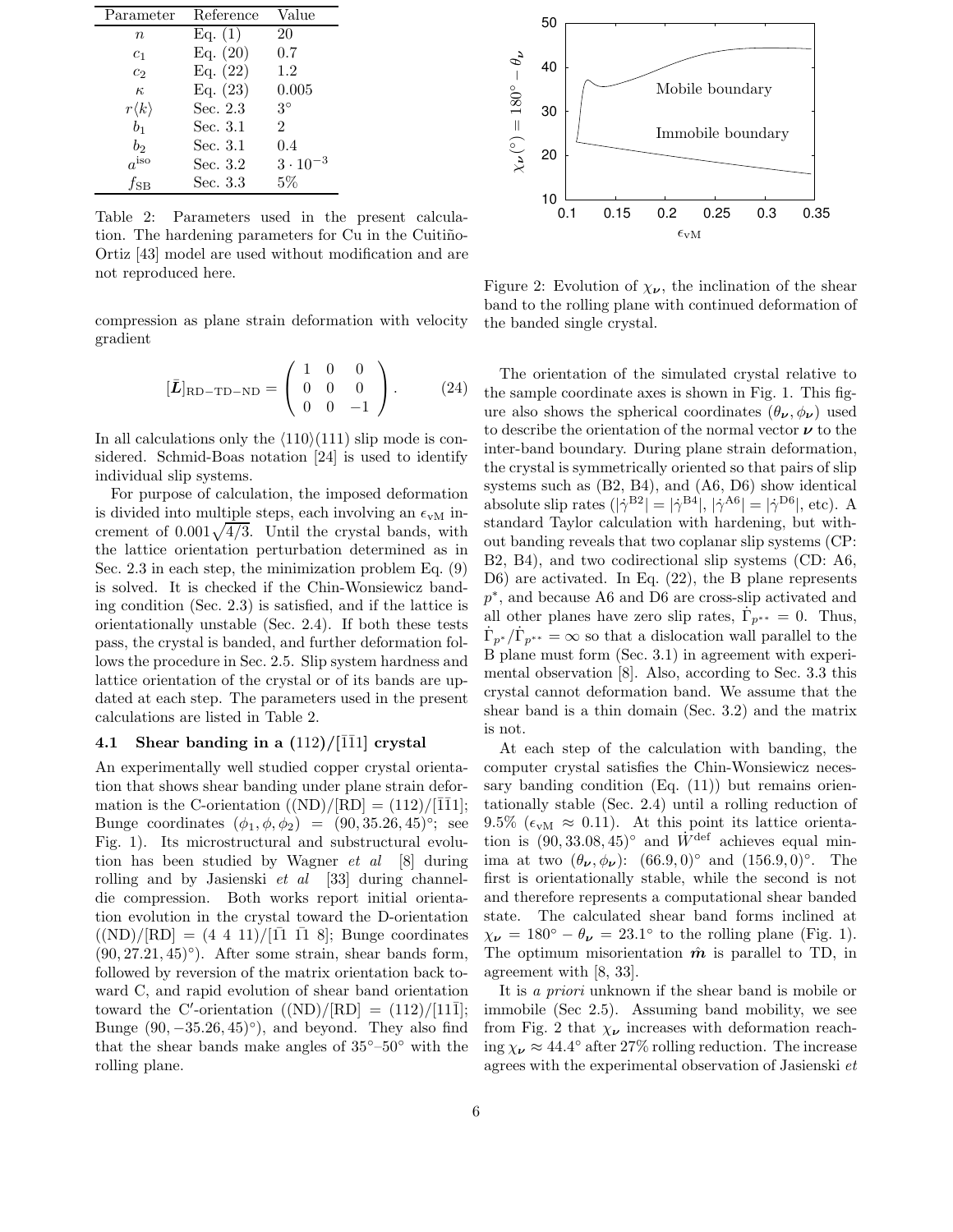

Figure 1: Initial orientation of the C-oriented crystal relative to the rolling axes. M denotes the matrix and SB the shear band. The spherical coordinates  $(\theta_{\nu}, \phi_{\nu})$  specifying the orientation of the normal  $\nu$  to the inter-band boundary are also shown.



Figure 3: (a) Evolution with deformation of the middle Bunge angle in the matrix,  $(\phi^M)$  and in the shear band  $(\phi^{\text{SB}})$  in an initially C-oriented single crystal. (b) Calculated (111) pole figures before and after 30% rolling reduction. The pole figures are oriented as in [33, Fig. 3] for easy comparison.

al [33], who also found  $\chi_{\nu}$  distributed between 35°– 50◦ . The assumption of band immobility however, rotates the shear band toward alignment with the rolling plane. We therefore conclude that the shear band must be mobile.

With further deformation only the middle Bunge coordinates of the matrix and shear band,  $\phi^{\text{M}}$  and  $\phi^{\text{SB}}$ , respectively evolve as shown in Fig. 3. It is noted that our predictions are in excellent agreement with the measurements of Jasienski et al [33]: After 27% rolling



Figure 4: Evolution of the slip activity in the coplanar (CP) and codirectional (CD) slip systems with von Mises strain in an initially C-oriented Cu crystal.

reduction, the predicted  $\phi^{\rm M} = 34.4^{\circ}$  agrees well with the measured matrix orientation distribution centered at 34<sup>°</sup>, and the predicted  $\phi^{\text{SB}} = 16.7^{\circ}$  with the measured shear band orientation distributed between  $19.5^{\circ}$ and 13.3°.

Fig. 4 shows the calculated evolution of the absolute slip rates  $|\dot{\gamma}|$  in the coplanar (CP: B2 and B4) and codirectional (CD: A6 and D6) slip systems. Before banding,  $|\dot{\gamma}^{\rm CP}|$  gradually increases and  $|\dot{\gamma}^{\rm CD}|$  decreases. A dramatic transient slip response develops in the shear band immediately after banding  $(0.11 \leq \epsilon_{vM} \leq 0.15)$ . We believe this to be a calculational artifact induced by the instantaneous transformation of the homogeneous computer crystal into a banded crystal, and expect a softer transient response in the physical crystal accompanying a non-instantaneous shear banding transformation. Outside the transient regime ( $\epsilon_{vM} \geq 0.15$ ) it is seen that banding has reduced slip activity in the matrix below that in the monolithic crystal. For  $\epsilon_{vM} \geq 0.25$ the CP activity in the shear band dominates all others. In agreement with the experimental observation [8, 33] that the shear band deforms much more than the matrix, we find that the computational shear band has accumulated about five times the von Mises strain as the matrix after 27% rolling reduction.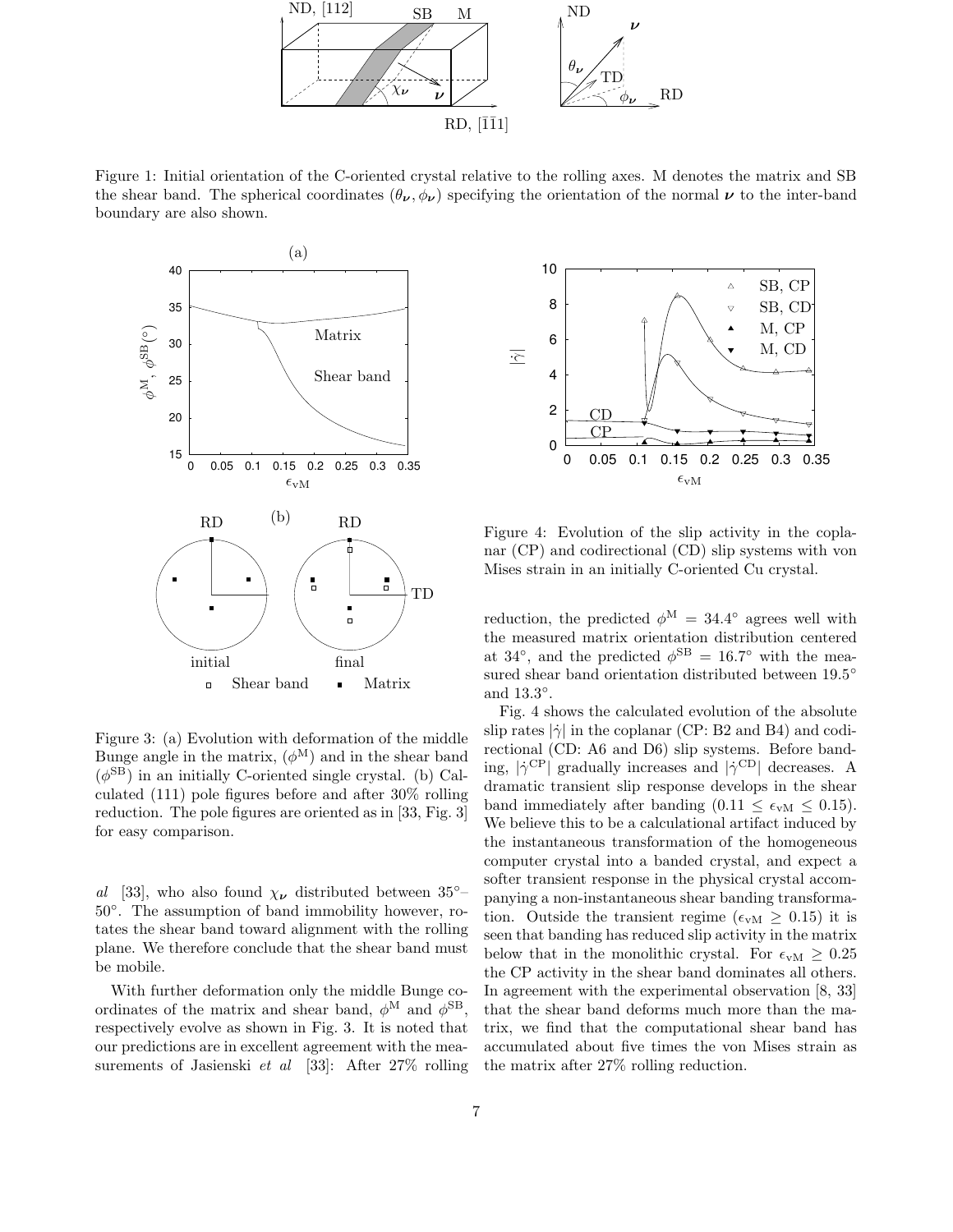

Figure 5: Dependence of the orientational stability on banding anisotropy  $\aleph$  for three crystal orientations between C and D, when the crystal is subjected to plane strain deformation.

Insight into the nature of the deformation in the shear band at 27% rolling reduction is obtained by examining the velocity gradient  $L^{SB}$  in it, in a coordinate system aligned with the band (obtained by rotating RD-TD-ND through  $\chi_{\nu} = -44.4^{\circ}$  about TD):

$$
[\boldsymbol{L}^{\text{SB}}]_{\text{band}} = \begin{pmatrix} 0.02 & 0.00 & -7.10 \\ 0.00 & 0.00 & 0.00 \\ -0.99 & 0.00 & -0.02 \end{pmatrix} . \tag{25}
$$

The large  $L_{13}^{SB}$  indicates that the shear band deforms predominantly under simple shear parallel to the interband boundary. Note that unlike in [15, 17] we have not pre-supposed simple shear as the deformation mode of the shear band; approximate simple shear emerges in the present calculation as the minimizer of  $\dot{W}^{\text{def}}$  in the banded crystal (Sec 2.5).

We next turn to the observation that unlike its copper counterpart, an initially C-oriented aluminum crystal subjected to rolling does not shear band [52, 53]. To understand this, we systematically examine the orientational stability of three lattice perturbed ( $\omega = 1^\circ$ ) about TD) crystals oriented between the C and D orientations with  $\phi = 33^{\circ}, 31^{\circ}, \text{ and } 29^{\circ}.$  Fig. 5 shows the variation of the orientational stability with hardening anisotropy  $\aleph = \tau^{\rm CD}/\tau^{\rm CP}$ , assuming infinite critical resolved shear stress for the eight slip systems that are neither CP nor CD. It is seen that in all three cases, a critical  $\aleph \approx 3.2$  is required to induce orientational instability and banding. We believe this critical hardening anisotropy is never achieved in Al because of its smaller latent hardening ratio than of Cu [54]. Franciosi [55] has suggested that the higher stacking fault energy of Al relative to Cu leads to the lower hardening anisotropy of Al because, dissociated dislocations being narrower in Al than in Cu, recombine more readily before passing through an obstacle.

As experimentally evidenced by the observation that

the shear bands are uniformly distributed in Wagner et al's [8] rolled single crystal but are clustered in a small part of the crystal in Jasienski et al's [33] channel die compressed specimen, both of which are nominally plane strain deformed, the width and spacing of shear bands are sensitive to the constraints upon the crystal. We believe that shear band width and spacing are determined by the minimizer of  $\dot{W}^{\text{acc}}$  [30]. Accounting for this will turn the present local theory into a non-local one, and we leave this extension to future work.

## 4.2 Deformation banding in a (001)/[110] crystal

Heye and Sattler [34] observed deformation banding in an initially  $(ND)/[RD] = (001)/[110]$  (Bunge coordinates  $(-45, 0, 0)°$ ) copper crystal rolled to 75% reduction. They found that the crystal divided into two approximately equal bands with the inter-band boundary aligned with the rolling plane. With further deformation they found that the bands rotate toward the C and C ′ orientations.

A standard Taylor calculation with hardening, but without banding reveals that two pairs of coplanar slip systems (CP1: C1 and C3, and CP2: B2 and B4), are activated equally during plane strain deformation. Thus, in Eq.  $(22)$ ,  $p^*$  and  $p^{**}$  interchangeably correspond to the B and C crystallographic slip planes.  $\dot{\Gamma}_{p^*}/\dot{\Gamma}_{p^{**}} = 1$  and therefore dislocation walls will not form in this crystal (Sec. 3.1). Also, according to Sec. 3.3 this crystal cannot shear band.

The banding calculation predicts deformation banding at a rolling reduction of 25.2%, or  $\epsilon_{vM} \approx 0.29$ . As in Sec. 4.1, although the Chin-Wonsiewicz condition, Eq. (11) is always satisfied, orientational stability (Sec. 2.4) prevents banding for  $\epsilon_{vM}$  < 0.29. Unlike in Sec. 4.1 however, the initial orientation of the crystal remains stable until banding. Each of the four activated slip systems harden identically. The orientational instability at  $\epsilon_{vM} \approx 0.29$  is induced solely because the orientation perturbation  $\omega$  becomes large enough to induce sufficiently different deformations within the bands. At the instant of banding, the optimal (Eq. (9)) misorientation vector is parallel to the TD, in agreement with experiment. The optimal volume fraction of each band is 0.5, and the normal to the inter-band boundary  $(\nu)$ is optimally oriented parallel to ND, so that the interband boundary itself coincides with the rolling plane, again in agreement with experiment.

With either the mobile or immobile boundary assumption, further deformation leaves the inter-band boundary aligned with the rolling plane in the present calculation. Since the predictions of both assumptions coincide, the mobility or immobility of the bands cannot be determined from these considerations. The experimental observations of Lee and Duggan [4] in copper and Wert et al [56] in aluminum however suggest that deformation bands are immobile. The volume fractions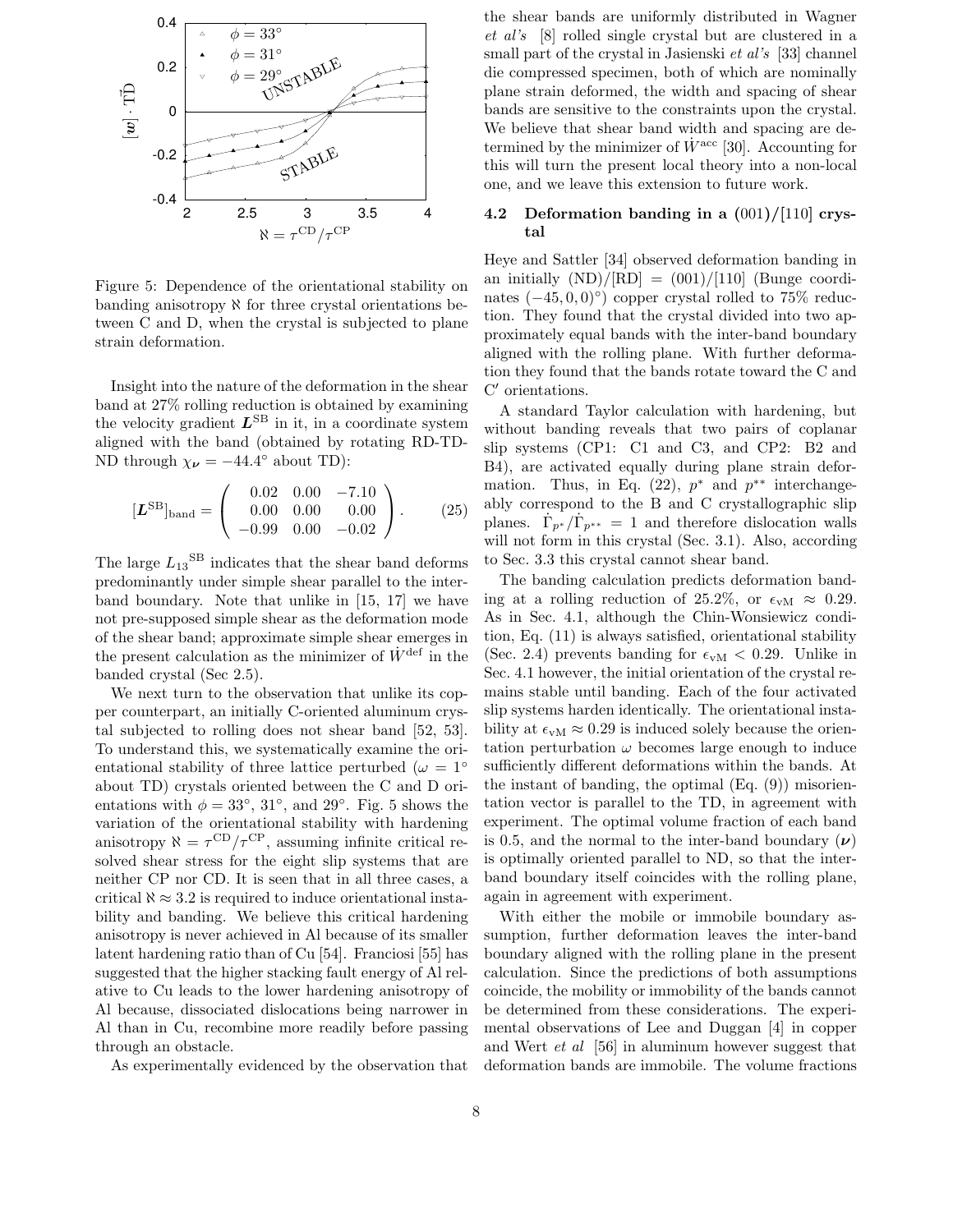

Figure 6: (a) Evolution with deformation of the middle Bunge angle in the bands  $(\phi^{(1)}$  and  $\phi^{(2)}$ ) in an initially  $(001)/[110]$ -oriented single crystal. (b) Calculated  $(111)$ pole figures before and after 75% rolling reduction. The pole figures are oriented exactly as in [34, Fig. 3] for easy comparison.

of the bands are therefore held fixed during the subsequent deformation (Sec. 3.4).

After banding, lattice orientations of the bands (indexed by (1) and (2)) evolve along  $(-90, \phi^{(1)}, 45)^\circ$  and  $(90, \phi^{(2)}, -135)^\circ$ , respectively as shown in Fig. 6. It is seen that  $\phi^{(1)} = \phi^{(2)}$ . The calculated band rotations agree with those measured by Heye and Sattler [34].

Fig. 7 shows the calculated evolution of the absolute slip rates  $|\dot{\gamma}|$  in both coplanar slip systems (CP1: C1 and C3, and CP2: B2 and B4) in both deformation bands (DB1 and DB2). Before banding, all four slip systems considered are identically activated. A transient response occurs immediately after banding  $(0.29 \leq \epsilon_{vM} \leq 0.33)$  wherein slip rates fluctuate sharply. As in Sec. 4.1, we attribute this to the instantaneous introduction of bands into the computer crystal, and expect that the physical crystal will initiate the band gradually and therefore exhibit a softer transient response.

Beyond the transient response regime, it is seen that in the first deformation band (DB1), slip in CP2 (B2 and B4) is increasingly enhanced with deformation, and that in CP1 (C1 and C3) is increasingly suppressed. The opposite occurs in deformation band 2 (DB2).



Figure 7: Evolution of the slip activity in the two coplanar slip systems (CP1 and CP2) in both bands (DB1 and DB2) with von Mises strain in the crystal in an initially (001)/[110] oriented single crystal.

Thus, slip in each band becomes increasingly confined with deformation to a pair of coplanar systems thereby reducing the latent hardening in the crystal as a whole. Unlike in [24, 25] wherein the goal of reducing plastic work led to reduced latent hardening and hence to banding, the present theory predicts reduced latent hardening in the crystal through banding based on  $\dot{W}^{\text{def}}$  minimization. Also, the new slip state in each band will lead to the formation of a dislocation wall in the bands parallel to the B and C crystallographic planes (Sec. 3.1), absent in the homogeneously deforming crystal.

The calculated velocity gradient in the bands at 75% rolling reduction are

$$
[\mathbf{L}^{(1)}]_{\text{RD-TD-ND}} = \begin{pmatrix} 1.00 & 0.00 & 1.27 \\ 0.00 & 0.00 & 0.00 \\ -0.58 & 0.00 & -1.00 \end{pmatrix}, \text{ and}
$$

$$
[\mathbf{L}^{(2)}]_{\text{RD-TD-ND}} = \begin{pmatrix} 1.00 & 0.00 & -1.27 \\ 0.00 & 0.00 & 0.00 \\ 0.58 & 0.00 & -1.00 \end{pmatrix}.
$$
 (26)

The  $+-$  pattern seen in  $L_{13}$  and  $L_{31}$  above is called the redundant shear and has been observed experimentally during rolling in a number of crystal orientations [57, 58]. Lee and Duggan [59] have proposed that redundant shear is imposed by the rolls due to frictional and geometric effects. Wert [57], using an upper bound analysis that modeled rolling deformation as flow through a converging channel, found that smaller plastic work is associated with crystal deformation involving redundant shears than that with homogeneous crystal deformation. The present calculation shows that driven solely by the tendency to minimize plastic power (Eq. (19)), the velocity gradient in the bands acquires the  $+-$  pattern in  $L_{13}$  and  $L_{31}$  even under plane strain deformation (Eq. (24)). This suggests that redundant